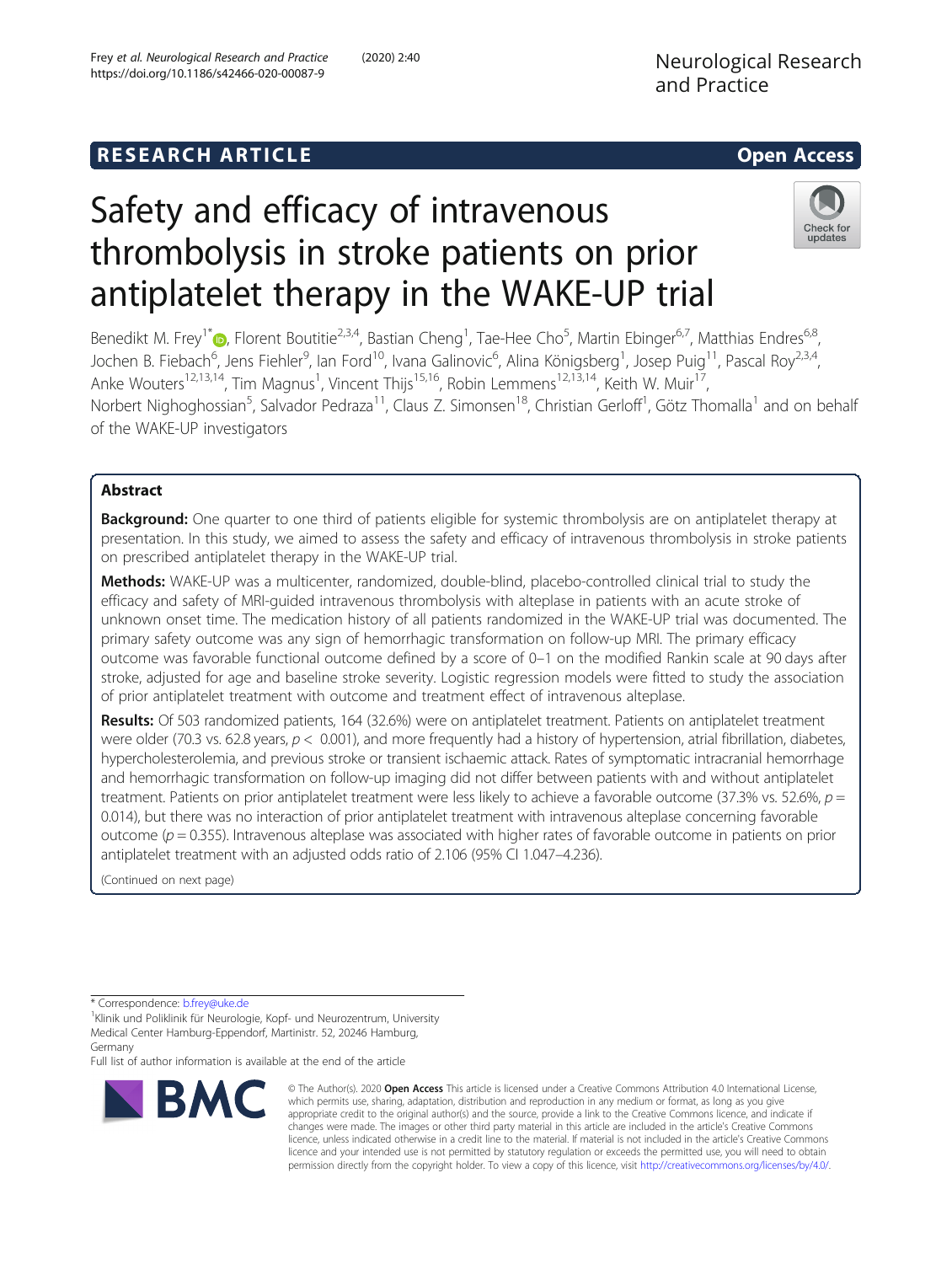## (Continued from previous page)

Conclusions: Treatment benefit of intravenous alteplase and rates of post-treatment hemorrhagic transformation were not modified by prior antiplatelet intake among MRI-selected patients with unknown onset stroke. Worse functional outcome in patients on antiplatelets may result from a higher load of cardiovascular co-morbidities in these patients.

Keywords: Ischemic stroke, Alteplase, Thrombolysis, Recombinant human tissue plasminogen activator, Rt-PA, Aspirin, Clopidogrel, Hemorrhagic transformation, Antiplatelet, WAKE UP

#### Background

Approximately one quarter to one third of all patients receiving intravenous thrombolytic therapy with alteplase (recombinant human tissue plasminogen activator, rt-PA) for the treatment of acute ischemic stroke are on prescribed antiplatelet treatment (APT) [[7](#page-7-0), [10](#page-8-0), [15](#page-8-0)]. The fact that both antiplatelets and alteplase interfere substantially with the natural hemostasis raises concern about an increased risk of hemorrhagic complications, and in the ARTIS trial a high rate of symptomatic intracerebral hemorrhage (sICH) was observed with simultaneous administration of intravenous alteplase and aspirin [\[20\]](#page-8-0). However, neither in current guidelines, nor in clinical practice, is prior APT considered as an exclusion criterion to treatment with alteplase [\[9](#page-7-0), [19](#page-8-0)].

Several studies have explored the potential association of antiplatelet treatment with hemorrhagic complications in the context of acute thrombolysis for stroke. In this context, it's important to distinguish between different categories of intracranial hemorrhage following ischemic stroke. Whereas sICH and parenchymal hemorrhage type 2 (PH2) seem to be related to biologic effects of alteplase and clinically relevant for the patients, the haemorrhagic transformation of infarcted brain tissue might just be an epiphenomenon of ischemic damage and reperfusion  $[14, 16]$  $[14, 16]$  $[14, 16]$  $[14, 16]$ . Recent meta-analyses unanimously found APT to be significantly associated with higher risk of subsequent intracerebral hemorrhage (ICH) or sICH in patients treated with rt-PA. In contrast, evidence regarding a possible interaction as to functional outcome remains contradictory [[4,](#page-7-0) [7,](#page-7-0) [15](#page-8-0), [17](#page-8-0)].

WAKE-UP was a randomized, double-blind, placebocontrolled trial on efficacy and safety of MRI-based thrombolysis in wake-up stroke [\[12](#page-8-0)]. The trial protocol comprised follow-up MRI at 22–36 h, enabling the detection of even small and asymptomatic ICH following thrombolysis. In the present secondary post hoc analysis of the WAKE-UP trial data, we aimed at studying the efficacy and safety of intravenous thrombolysis among patients on APT.

#### Methods

### Study design

Inclusion criteria for the WAKE-UP trial comprised the mismatch between an acute ischemic lesion visible on diffusion weighted imaging (DWI) and no corresponding marked parenchymal hyperintensity on fluid-attenuated inversion recovery (FLAIR). Preceding studies endorsed this mismatch as a surrogate marker of lesion age, indicating that the stroke onset most likely lies within 4.5 h [[13\]](#page-8-0). All patients or their legal representatives provided written informed consent according to national and local regulations and the competent authorities for each study site and the corresponding ethics committee approved the trial. Analysis of MR images and assessment of hemorrhagic transformation was done centrally by a central image reading board. The detailed trial protocol was published together with its main results [[12\]](#page-8-0). For the present post hoc analysis, all data on the medical history of patients randomized in WAKE-UP was reviewed to identify participants with medication history that included current APT prescription. The agents screened for were as follows: Aspirin, Clopidogrel, Dipyridamol, Triflusal (Singlenon-aspirin), Ticagrelor, Prasugrel, Ticlopidine and Eptfibatide. Both single and dual therapy were separately recorded. Furthermore, demographic characteristics and clinical data at baseline and follow-up were collected for statistical analysis.

#### Outcome measures and endpoints

Primary safety outcome was the occurrence of any hemorrhagic transformation on follow-up imaging 22– 36 h after treatment, corresponding to HI-1, HI-2, PH-1 and PH-2 in the Heidelberg bleeding classification [\[16](#page-8-0)]. The definition of sICH was according to the Safe Implementation of Thrombolysis in Stroke Monitoring Study (SITS–MOST) local or remote PH-2 plus neurologic deterioration, as indicated by a score on the NIHSS that was higher by 4 points or more than the baseline value or the lowest value between baseline and 24 h, or hemorrhage leading to death. The evaluation of the efficacy results was based on the clinical endpoints as defined in the WAKE-UP study, whereby clinical outcome was assessed at 90 days after stroke. The primary endpoint was favorable outcome defined as a score of 0–1 on the modified Rankin scale (mRS). Secondary endpoint was a shift towards a better functional outcome across the entire range of the mRS ("shift analysis").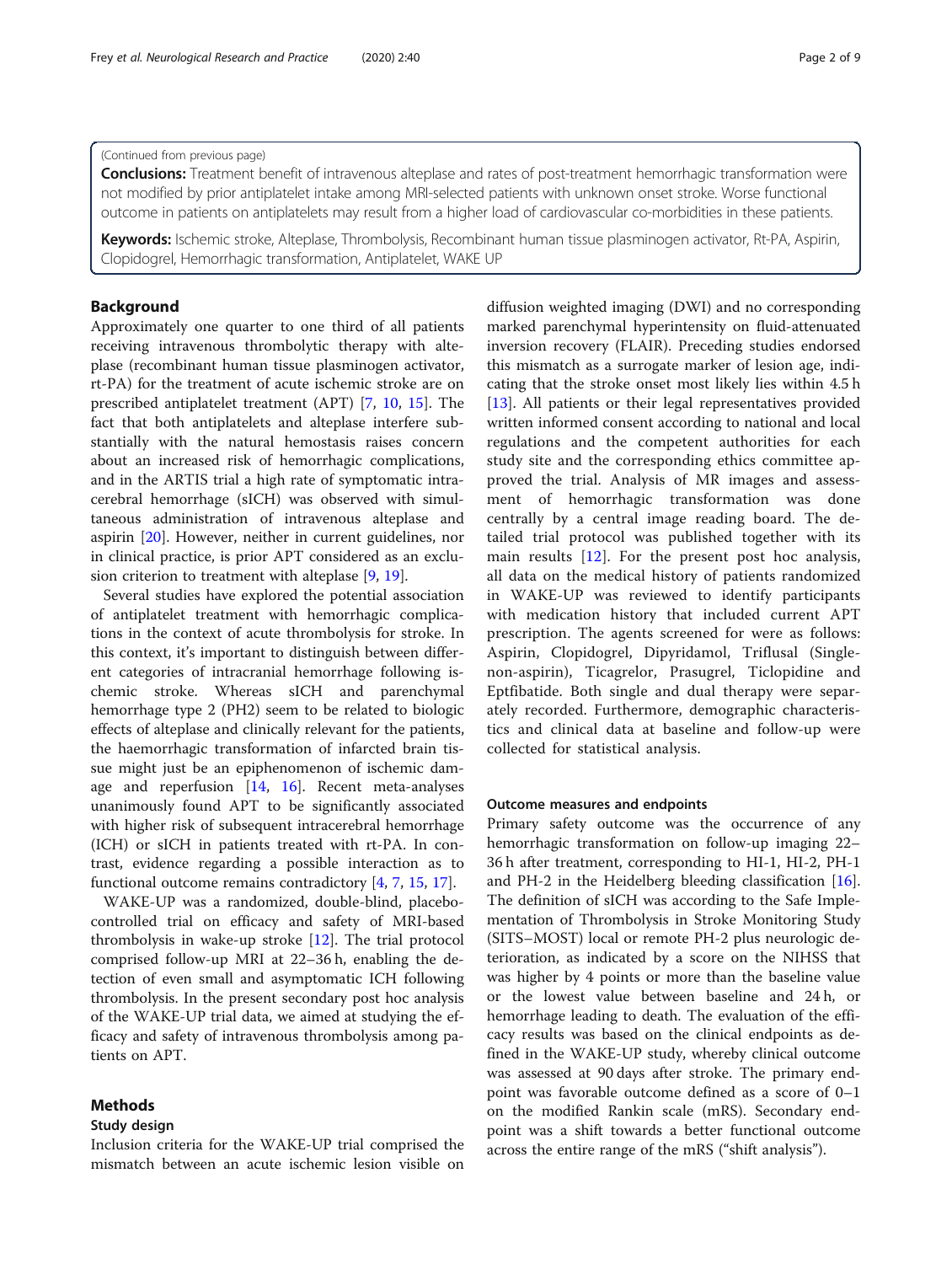#### Statistical analysis

At first, baseline characteristics between patients with and without APT prescription were compared. The statistical analyses of treatment effects were performed in the intention-to-treat population for all patients with available information for clinical endpoints.

For the safety and primary efficacy variables, we calculated unconditional logistic regression models to estimate the odds ratio and its 95% confidence interval (CI). The categorical shift in the distribution of mRS scores was analyzed by fitting a proportional-odds logistic regression model. To investigate the interaction between APT and treatment effect of alteplase, an according interaction term was included in the models. All models fitted were adjusted for the stratification parameters age and NIHSS at randomization. As all analyses were considered exploratory, all tests were carried out with a two-sided alpha level of 5% without correction for multiple comparisons.

### Results

## Patient characteristics

Of 503 randomized patients, 164 patients (32.6%) were on APT. Of these, 134 patients (81.7%) were pretreated with aspirin, 34 patients (20.7%) with clopidogrel, 6 patients (3.7%) with dipyridamole, 1 patient (0.6%) with triflusal, and 11 (6.7%) patients were pretreated with two antiplatelets. For the latter, aspirin was prescribed in all cases, combined with clopidogrel in 7 patients and with dipyridamol in 4 patients. Patients on APT were older (mean age 70.3 vs. 62.8 years,  $p < 0.001$ ), and were more likely to have a medical history of smoking, hypertension, atrial fibrillation, diabetes mellitus type II, hypercholesterolemia, previous ischemic stroke and transient ischemic attacks (all  $p < 0.001$ , see Table 1). Consistent with this, patients with prior APT showed higher rates of simultaneous pretreatment with antidiabetic drugs, antihypertensives, and statins. Other baseline characteristics were comparable between patients with and without prior APT.

Information on the primary and secondary efficacy endpoints was available for 490 participants. Of these, 246 and 244 were randomized to treatment with alteplase and placebo, respectively. The proportion of patients on prior APT in the alteplase group  $(n = 75,$ 30.5%) was comparable to the placebo group ( $n = 86$ , 35.2%,  $p = 0.290$ ). Information on the primary safety endpoint and the secondary safety endpoint PH-2 hemorrhage was available for 496 participants. Information on the secondary safety endpoint sICH according to SITS–MOST was available for 503 participants.

## Safety outcomes in patients with antiplatelet pretreatment

Prior APT was not associated with higher risk of any radiological hemorrhagic transformation (24.5% vs 23.7%, adjusted OR 0.84, 95% CI 0.63-1.36;  $p = 0.478$ ). There was no significant difference between either groups regarding the occurrence of sICH (2.4% vs 0.6%; adjusted OR 2.84, 95% CI 0.50–16.05;  $p = 0.238$ ). In the group with APT, 5 patients (3.1%) showed PH-2 hemorrhage on follow-up imaging, compared to 6 patients (1.8%) in the group of patients without prior APT (adjusted OR 1.17, 95% CI 0.34–4.09;  $p = 0.806$ ).

## Interaction of antiplatelet pretreatment and treatment safety of alteplase

The general low frequency of sICH and PH-2 hemorrhage in our cohort did not allow for statistical modelling. Treatment with alteplase was associated with

**Table 1** Baseline characteristics of patients with ischemic stroke and unknown symptom onset

| Variable                                                                 | Prior APT ( $n = 164$ ) | No prior APT $(n = 339)$ | P Value |
|--------------------------------------------------------------------------|-------------------------|--------------------------|---------|
| Age, mean (SD), years                                                    | 70.3(8.2)               | 62.8(12.1)               | < 0.001 |
| Female sex, No. (%)                                                      | 60(36.6)                | 118 (34.8)               | 0.692   |
| Time between last seen well and symptom recognition, median (IQR), hours | 7.52 (5.00-8.50)        | 7.00 (4.67-9.50)         | 0.085   |
| Medical history/risk factors, No. (%)                                    |                         |                          |         |
| Arterial hypertension                                                    | 120 (73.2)              | 146 (43.1)               | < 0.001 |
| Diabetes mellitus                                                        | 44 (26.8)               | 38 (11.2)                | < 0.001 |
| Hypercholesterolemia                                                     | 98 (59.8)               | 80 (23.6)                | < 0.001 |
| Atrial fibrillation                                                      | 27(16.5)                | 32(9.4)                  | 0.010   |
| History of ischemic stroke                                               | 52 (31.7)               | 16(4.7)                  | < 0.001 |
| History of TIA                                                           | 17(10.4)                | 6(1.8)                   | < 0.001 |
| Current or former smoker                                                 | 94 (58)                 | 162(50)                  | 0.009   |
| NIHSS score, median (IQR)                                                | $6(4-12)$               | $5(4-9)$                 | 0.104   |
| DWI lesion volume at baseline, median (IQR), ml                          | 2.28 (0.80-9.61)        | $2.23(0.70 - 7.70)$      | 0.506   |

SD standard deviation, IQR interquartile range, TIA transient ischemic attack, NIHSS National Institute of Health Stroke Scale, DWI diffusion weighted imaging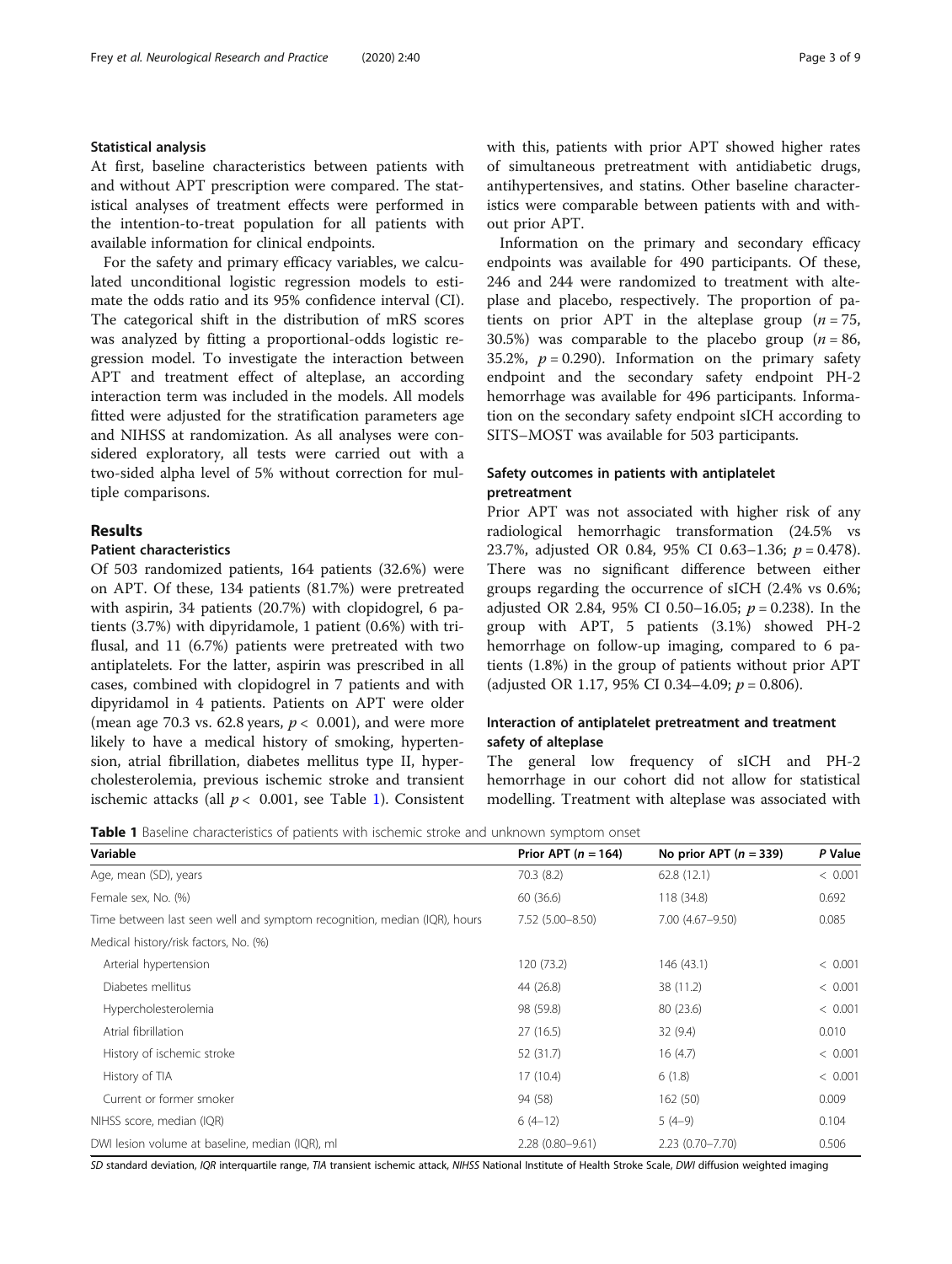higher odds of any hemorrhagic transformation among all randomized patients, but there was no significant interaction effect of thrombolysis with prior APT ( $p =$ 0.631). The adjusted OR for any hemorrhagic transformation with alteplase was 2.27 (95% CI 1.05–4.90) in patients with prior APT and 1.803 (95% CI 1.05–3.10) in patients without prior APT (Fig. 1).

## Interaction of antiplatelet pretreatment and treatment effect of alteplase

Patients on APT treatment - independent of thrombolysis treatment group - had lower rates of favorable outcome (37.3 vs. 52.6%; adjusted OR 0.58, 95% CI 0.38– 0.89;  $p = 0.014$ ). Treatment with alteplase was associated with higher odds of favorable outcome among all randomized patients with no significant interaction between thrombolysis and prior APT ( $p = 0.355$ ). The adjusted OR for favorable outcome with alteplase was 2.11 (95% CI 1.05–4.24) in patients with prior APT and 1.417 (95% CI 0.89–2.26) in patients without prior APT (Fig. [2](#page-4-0)).

Prior APT – independent of treatment group - was associated with a significant shift on the mRS towards worse outcomes (adjusted OR 1.56, 95% CI 1.10–2.23;  $p = 0.014$ ). Treatment with alteplase was associated with a shift on the mRS towards better functional outcome among all randomized patients, but there was no significant interaction of thrombolysis with prior APT ( $p =$ 0.309). The adjusted OR for a shift on the mRS towards better outcomes with alteplase was 2.00 (95% CI 1.16– 3.46) in patients with prior APT and 1.410 (95% CI 0.95–2.09) in patients without prior APT (Fig. [3\)](#page-4-0).

#### **Discussion**

In a post-hoc analysis of the WAKE-UP trial we studied the effect of prescribed antiplatelet therapy prior to stroke on functional outcome and safety outcomes overall, and on the efficacy and safety of intravenous alteplase in acute stroke patients with unknown time of symptom onset. There were two main findings. First, prior antiplatelet therapy was associated with a worse functional outcome independent of treatment, but not with higher rates of symptomatic intracerebral hemorrhage or radiological signs of hemorrhagic transformation. Second, pretreatment with antiplatelets did not alter the beneficial effect or the safety of intravenous alteplase.

In our sample about one in three patients was pretreated with antiplatelets, which is comparable to prior studies on this topic in patients with known time of symptom onset [[7,](#page-7-0) [15](#page-8-0)]. This reflects the high load of cardiovascular risk factors and co-morbidities in patients with acute stroke, as shown by a history of arterial hypertension in 53%, hypercholesterolemia in 35%, diabetes in 16%, and prior ischemic stroke in 14% of the patients in our study population. Thus, antiplatelets are commonly prescribed among patients treated with intravenous thrombolysis for acute ischemic stroke, and data on the hemorrhagic risk of this thrombolytic treatment in these patients are helpful to inform clinical practice.

Patients on APT treatment had a worse functional outcome in our sample – even after adjustment for age and baseline NIHSS. This might be explained by the higher load of co-morbidities in patients on APT and

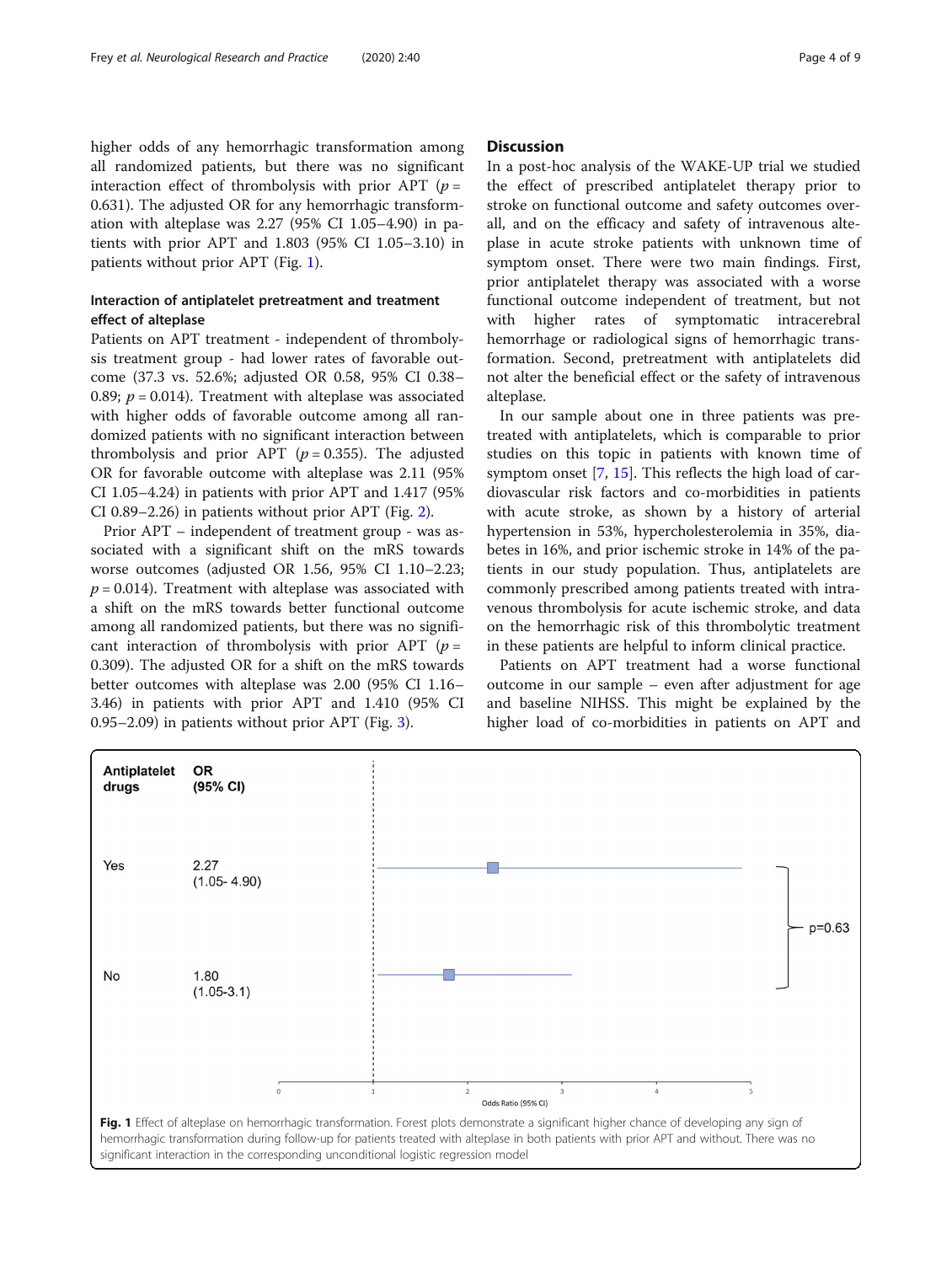<span id="page-4-0"></span>

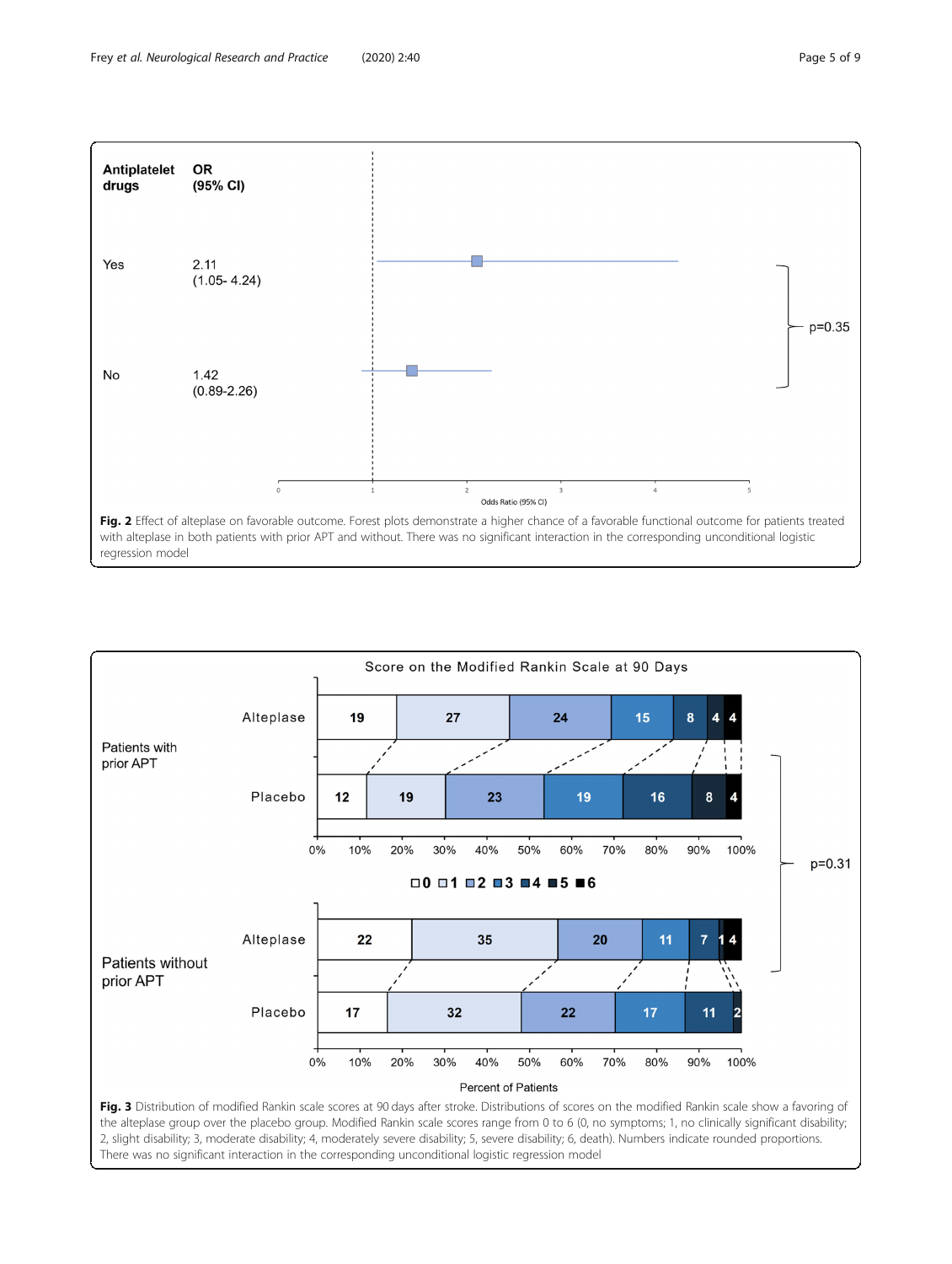the known association of more severe co-morbidities and worse functional outcome after stroke [\[3](#page-7-0), [11](#page-8-0)]. Nevertheless, results from previous studies are contradictory with regard to the association of pretreatment with antiplatelets and outcome of intravenous thrombolysis. Some previous studies in patients with systemic thrombolysis showed a similar association of APT with worse functional outcome as observed in our analysis [\[4](#page-7-0), [7,](#page-7-0) [10](#page-8-0)]. In contrast, a meta-analysis of randomized trials of intravenous thrombolysis revealed no significant association of APT and functional outcome after correction for age and stroke severity [[15\]](#page-8-0). These contradictory findings may result from differences in clinical characteristics of the study samples and/or adjusting for varying baseline predictors.

For clinical practice, the question whether APT interacts with the treatment effect of intravenous thrombolysis, is even more important. We did not observe any interaction of prior APT with the treatment effect of alteplase, neither regarding favorable outcome, nor when considering functional outcome across the entire range of the mRS. Intravenous alteplase had a significant beneficial effect on functional outcome within the subgroup of patients with prior APT, a finding which strongly supports the current practice that does not consider antiplatelet treatment as a contraindication for intravenous thrombolysis. To the best of our knowledge, this explicit exclusion of a statistical interaction with the effects of thrombolysis isnovel and adds substantially to the available research on pre-treatment with antiplatelets and alteplase.

The main concern regarding pretreatment with antiplatelets in patients receiving intravenous alteplase refers to ICH, as there is in general an increased risk of ICH in stroke patients on prior APT, independently of thrombolysis: in a Korean registry of 10,433 patients with acute and subacute ischemic stroke, there were higher adjusted odds of hemorrhagic transformation on MRI at presentation in patients on prior APT [\[8](#page-7-0)].

The numbers of radiologically severe and symptomatic ICH after intravenous thrombolysis in our study were small, most likely an artefact of the general low severity in the MRI-selected population of the WAKE-UP trial. Therefore, we decided to study any hemorrhagic transformation detected by follow-up MRI after 22–36 h. Among all randomized patients, intravenous thrombolysis was significantly associated with a higher risk of developing any hemorrhagic transformation, which is a well-known phenomenon linked to the biological effects of alteplase. However, in our study patients on APT treatment did not show higher rates of hemorrhagic transformation, nor did prior APT interact with alteplase with regard to the rates of hemorrhagic transformation. These findings are in line with a metanalysis, in which no association of APT with sICH was observed after correction for patient-level characteristics [[15\]](#page-8-0). In contrast, other previous studies found prior APT to be associated with increased rates of ICH  $[10, 17]$  $[10, 17]$  $[10, 17]$  $[10, 17]$  and sICH  $[3, 4, 6, 7,$  $[3, 4, 6, 7,$  $[3, 4, 6, 7,$  $[3, 4, 6, 7,$  $[3, 4, 6, 7,$  $[3, 4, 6, 7,$  $[3, 4, 6, 7,$  $[3, 4, 6, 7,$ [10,](#page-8-0) [18](#page-8-0)] in patients treated with thrombolysis. Again, these contradictory findings may result from differences in clinical characteristics of the study samples.

There are limitations to our study. The number of clinical relevant symptomatic intracranial hemorrhages was small in both groups, so our study was underpowered to detect differences between the groups with regard to these important safety outcomes. Therefore, we can't exclude a potential difference in both groups, nor can we exclude an interaction with alteplase with respect to safety.

Moreover, due to the small numbers of patients taking more than one antiplatelet drug, we were not able to study the potential effect of double antiplatelet treatment on safety and efficacy of treatment with intravenous alteplase in our cohort. Whereas a post-hoc analysis of the Safe Implementation of Treatments in Stroke (SITS) International Stroke Thrombolysis Register found a combination of aspirin and clopidogrel associated with higher rates of sICH, a recent meta-analysis, however, revealed no significant risk of sICH, 3-month mortality or worse favourable outcome after 3 months in these patients [[1](#page-7-0), [5,](#page-7-0) [6\]](#page-7-0). The numbers of patients taking other antiplatelet drugs than aspirin was also small in our cohort, so that we could not study specific risks of different antiplatelet agents. However, a previous study with a comparable distribution of aspirin, clopidogrel and other antiplatelet agents found no specific differences on severity of stroke at presentation, in-hospital mortality and mRS at discharge [[2\]](#page-7-0).

#### Conclusion

To summarize, in the randomized controlled WAKE-UP trial, treatment with intravenous alteplase was safe and efficient in patients with unknown onset stroke on prior antiplatelet therapy, even though the latter might be a predictor of worse functional outcome. Intravenous thrombolysis should not be withheld from patients with unknown onset acute ischemic stroke on prior antiplatelet therapy.

#### Abbreviations

APT: AntiPlatelet Treatment; ICH: IntraCerebral Hemorrhage; MRI: Magnetic Resonance Imaging; mRS: modified Rankin Scale; NIHSS: National Institutes of Health Stroke Scale; OR: Odds Ratio; sICH: symptomatic IntraCerebral Hemorrhage

#### Acknowledgements

The WAKE-UP investigators and administrative staff are as follows: Götz Thomalla, MD; Christian Gerloff, MD; Amir Golsari MD; Anna Alegiani, MD; Bastian Cheng, MD; Christoph Beck, MD; Chi-un Choe, MD; Dieke Voget, MD; Julia Hoppe, MD; Julian Schröder, MD; Universitätsklinikum Hamburg-Eppendorf, Hamburg, Germany; Martin Ebinger, MD; Karl Georg Häusler, MD; Michal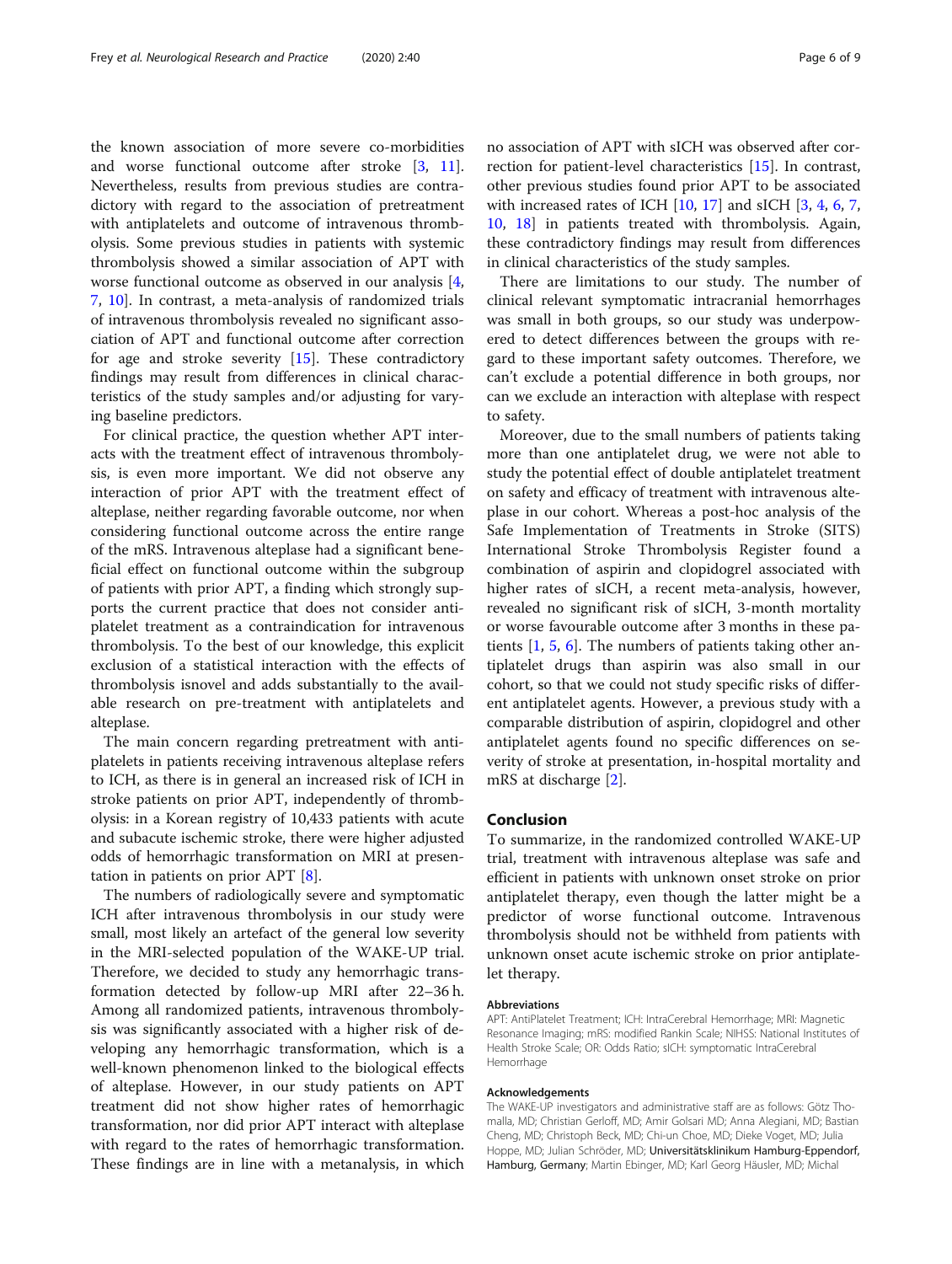Rozanski, MD; Alexander H. Nave, MD; Christian Wollboldt, MD; Ivana Galinovic, MD; Isabelle van Sloten, MD; Jos Göhler, MD; Juliane Herm, Jan Jungehülsing, MD; Janos Lückl, PhD; Jan M. Kröber, MD; Johannes Schurig; Luzie Koehler, MD; Ludwig Schlemm, MD; Michael Knops; Maria Roennefarth; Nils Ipsen; Peter Harmel, MD; Rouven Bathe-Peters; Robert Fleischmann; Ramanan Ganeshan; Rohat Geran; Simon Hellwig; Sein Schmidt, MD; Serdar Tütüncü, MD; Thomas Krause, MD; Verena Gramse, MD; Charité - Universitätsmedizin Berlin, Berlin, Germany; Joachim Röther, MD; Peter Michels, MD; ASKLEPIOS Klinik Altona, Hamburg, Germany; Dominik Michalski, MD; Johann Pelz, MD; Andreas Schulz, MD; Carsten Hobohm, MD; Christopher Weise, MD; Gesa Weise, MD; Johannes Orthgieß; Katrin Pomrehn; Mirko Wegscheider; Anne K. Mueller, MD; Universitätsklinikum Leipzig, Leipzig, Germany; Michael Hennerici, MD; Martin Griebe, MD; Angelika Alonso, MD; Alexandra Filipov, MD; Annika Marzina, MD; Bettina Anders, Christian Bähr, Carolin Hoyer, MD; Christopher Schwarzbach, MD; Claudia Weber; Eva Hornberger, MD; Hans-Werner Pledl, MD; Matti Klockziem; Markus Stuermlinger, MD; Matthias Wittayer; Marc Wolf, MD; Nadja Meyer; Philipp Eisele, MD; Susanne Steinert; Tamara Sauer, MD; Valentin Held, MD; Universitätsklinikum Medizinische Fakultät Mannheim der Universität Heidelberg, Mannheim, Germany; Peter Ringleb, MD; Simon Nagel, MD; Roland Veltkamp, MD; Sönke Schwarting, MD; Alexander Schwarz, MD; Christoph Gumbinger, MD; Christian Hametner, MD; Hemasse Amiri, MD; Jan Purrucker, MD; Mareva Ciatipis; Oliver Menn, MD; Sibu Mundiyanapurath, MD; Simon Schieber, MD; Tobias Kessler, MD; Tilman Reiff, MD; Verena Panitz, MD; Universitätsklinikum Heidelberg, Heidelberg, Germany; Oliver Singer, MD; Christian Foerch, MD; Arne Lauer, MD; Anika Männer; Alexander Seiler, MD; Damla Guerzoglu; Jan H. Schäfer, MD; Katharina Filipski, MD; Matthias Lorenz; Natalia Kurka, MD; Pia Zeiner, MD; Waltraud Pfeilschifter, MD; Klinikum der Johann Wolfgang Goethe-Universität, Frankfurt, Germany; Rainer Dziewas, MD; Jens Minnerup, MD; Christian Albiker, MD; Martin Ritter, MD; Matthias Seidel, MD; Ralf Dittrich, MD; Universitätsklinikum Münster, Münster, Germany; Bernd Kallmünzer, MD; Tobias Bobinger, MD; Dominik Madzar, MD; David Stark, MD; Jochen Sembill, MD; Kosmas Macha, MD; Klemens Winder, MD; Lorenz Breuer, MD; Martin Koehrmann, MD; Maximilian Spruegel, MD; Stefan Gerner, MD; Sebastian Moeller; Universitätsklinikum Erlangen, Erlangen, Germany; Peter Kraft, MD; Daniel Mackenrodt; Christoph Kleinschnitz, MD; Ahmed Elhfnawy; Florian Heinen, MD; Ignaz Gunreben, MD; Universitätsklinikum Würzburg, Würzburg, Germany; Sven Poli, MD; Ulf Ziemann, MD; Alexandra Gaenslen; Dennis Schlak, MD; Florian Haertig; Francesca Russo; Hardy Richter; Matthias Ebner; Martin Ribitsch, MD; Martin Wolf, MD; Universitätsklinikum Tübingen, Tübingen, Germany; Christian Weimar, MD; Vesna Zegarac, MD; Hsin-Chieh Chen; Universitätsklinikum Essen, Essen, Germany; Katharina Althaus, MD; Hermann Neugebauer, MD; Eric Jüttler, MD; Julia Meier; Sebastian Stösser; RKU-Universitäts- und Rehabilitationskliniken Ulm, Ulm, Germany; Volker Puetz, MD; Ulf Bodechtel, MD; Universitätsklinikum Dresden, Dresden, Germany; Claus. Z. Simonsen, PhD; Leif Ostergaard, PhD; Anette Møller, PhD; Dorte Damgaard, PhD; Kristina Hougaard Dupont, PhD; Marika Poulsen, MD; Niels Hjort, PhD; Noelia Ruiz de Morales, MD; Paul von Weitzel, PhD; Thomas Harbo, PhD; Aarhus Universitetshospital, Aarhus, Denmark; Jacob Marstrand, PhD; Andreas Hansen, MD; Hanne Christensen, PhD; Karen Aegidius, PhD; Lise Jeppesen, MD; Per Meden; Sverre Rosenbaum, PhD; Bispebjerg Hospital, Copenhagen, Denmark; Helle Iversen, MD; Christina Back; Jakob Hansen, PhD; Lene Michelsen, MD; Thomas Truelsen, MD; Glostrup Hospital, Glostrup, Denmark; Boris Modrau, MD; Bo Kristensen; Karsten Vestergaard, MD; Lorenz Oppel, MD; Aalborg Sygehus, Syd, Aalborg, Denmark; Robin Lemmens, MD; Vincent Thijs, MD; Anke Wouters, PhD; Bart Swinnen, MD; Ide Smets; Jelle Demeestere; Laurens Dobbels; UZ Leuven, Leuven, Belgium; Raf Brouns, PhD; Ann De Smedt, PhD; Jacques DeKeyser; Laetita Yperzeele; Robbert-Jan Van Hooff, PhD; UZ Brussels, Brussels, Belgium; Andre Peeters, MD; Anne Dusart, MD; Ana Etexberria; Bernard Hanseeuw, PhD; Frederic London, MD; Jonathan Leempoel, MD; Katharina Hohenbichler; Nadia Younan, MD; Vicky Maqueda, MD; UCL Saint Luc, Woluwe-Saint-Lambert, Belgium; Patrice Laloux, PhD; Beatrijs De Coene, MD; Charlotte De Maeseneire, MD; Gaetane Turine; Yves Vandermeeren, PhD; UCL Mont Godinne, Yvoir, Belgium; Nina De Klippel, MD; Chris Willems, MD; Isabel de Hollander, MD; Peter Soors, MD; Sylvia Hermans, MD; Virga Jesse Hasselt, Hasselt, Belgium; Dimitri Hemelsoet, MD; UZ Ghent, Ghent, Belgium; Philippe Desfontaines, MD; Centre Hospitalier Chrétien, Liège, Belgium; Peter Vanacker, PhD; AZ Sint Lucas Brugge, Brugge, Belgium; Matthieu Rutgers, MD; Charlotte Druart, MD; Perrine Paindeville; Clinique de l'Europe, Brussels, Belgium; Dirk Peeters, MD; Bart Bruneel, MD; Evelien Vancaester, MD; Frederik Vanhee, MD; Guy Meersman, MD; Paul

Bourgeois, MD; Patrick Vanderdonckt, MD; AZ Groeninge, Kortrijk, Belgium; Norbert Nighoghossian, MD; Tae-Hee Cho, MD; Amandine Benoit, MD; Laurent Derex, MD; Laura Mechthouff, MD; Nadia Berhoune, MD; Thomas Ritzenthaler, PhD; Hôpital Neurologique, Lyon, France; Pierre Amarenco, MD; Cristina Hobeanu, MD; Elena Meseguer Gancedo, MD; Hôpital Bichat Claude Bernard, Paris, France; David Calvet, PhD; Alexandre Ladoux, MD; Alexandre Machet; Catherine Lamy, MD; Charles Mellerio, PhD; Catherine Oppenheim, PhD; Christine Rodriguez-Regent, MD; Eric Bodiguel, MD; Guillaume Turc, PhD; Julia Birchenall, MD; Laurence Legrand, MD; Ludovic Morin, MD; Myriam Edjali-Goujon, MD; Oliver Naggara, PhD; Soulliard Raphaelle; Sylvie Godon-Hardy, MD; Valérie Domigo, MD; Vincent Guiraud, MD; Centre Hospitalier Sainte-Anne, Paris, France; Yves Samson, PhD; Anne Leger, MD; Charlotte Rosso, PhD; Flore Baronnet-Chauvet, MD; Sophie Crozier, MD; Sandrine Deltour, MD; Marion Yger, MD; Groupement Hospitalier Pitié Salpêtrière, Paris, France; Igor Sibon, PhD; Pauline Renou, MD; Sharmilla Sagnier, MD; CHU de Bordeaux/Hôpital Pellegrin, Bordeaux, France; Mathieu Zuber, MD; Ruben Tamazyan; Hôpital Paris Saint-Joseph, Paris, France; Gilles Rodier, MD; Nathalie Morel, MD; Sandra Felix; Wilfried Vadot, MD; Centre Hospitalier de la Région d'Annecy, Metz-Tessy, France; Valerie Wolff, PhD; Adriana Aniculaesei, MD; Bertrand Yalo, MD; Daniela Bindila, Veronique Quenardelle, MD; Hôpital Hautepierre, Strasbourg, France; Karine Blanc-Lasserre, MD; Emmanuelle Landrault, MD; Ludovic Breynaert, MD; Centre Hospitalier de Valence, Valence, France; Serkan Cakmak, MD; Stéphane Peysson, MD; Hôpital Nord Ouest – Villefranche sur Saône, Gleize, France; Alain Viguier, MD; Claire Lebely; Nicolas Raposo, MD; Centre d'Investigation Clinique, Toulouse, France; Anne-Evelyne Vallet, MD; Pauline Vallet, MD; Sébastian Brugirard, MD; Centre Hospitalier de Vienne, Vienne, France; Keith W. Muir, MD; Bharath Cheripelli; Dheeraj Kalladka, MD; Fiona Moreton, MD; Krishna Dani, MD; Salwa El Tawil, MD; Sankaranarayanan Ramachandran, MD; Xuya Huang, MD; University of Glasgow, Glasgow, UK; Elisabeth Warburton, MD; Nicholas Evans, MD; University of Cambridge, Cambridge, UK; Richard Perry, MD; University College London, London, UK; Bhavni Patel, MD; Geoffrey Cloud, MD; Anthony Pereira, MD; Barry Moynihan, MD; Caroline Lovelock, MD; Lillian Choy, MD; Usman Khan, MD; St. George's Hospital London, London, UK; Christine Roffe, MD; North Staffordshire Hospital, Stafford, UK; Pippa Tyrell, MD; Craig Smith, MD; Salford Royal Hospital, Salford, UK; Anand Dixit, MD; Stephen Louw, MD; Freeman Hospital, Newcastle upon Tyne, UK; David Broughton, MD; James Cook University Hospital, Middlesbrough,; Ashit Shetty, MD; Jason Appleton; Nikola Sprigg; Nottingham City Hospital, Nottingham, UK; Salvador Pedraza Gutierrez, MD; Boris Raul Acosta, MD; Cecile van Eendenburg; Josep Puig Alcántara, MD; Joaquin Serena Leal, PhD; Maria del Mar Castellanos Rodrigo; Mikel Terceno Izaga; Olga Belchí Guillamon; Hospital Universitario Doctor Josep Trueta, Girona, Spain; Juan Arenillas, PhD; Ana Calleja, MD; Elisa Cortijo, MD; Patricia Mulero, MD; Hospital Clínico Universitario de Valladolid, Valladolid, Spain; Natalia Pérez de la Ossa, PhD; Alicia Garrido, MD; Alicia Martinez, MD; Carlos García Esperón, MD; Cristina Guerrero; David Carrera; Dolores Vilas, MD; Elena Lopez-cancio, PhD; Ernest Palomeras, MD; Giuseppe Lucente, MD; Meritxell Gomis, PhD; Irina Isern; Juan L. Becerra; Jose Hervas Vicente; Josep Sánchez, MD; Laura Dorado, PhD; Laia Grau; Lourdes Ispierto, MD; Luis Prats, MD; Miriam Almendrote, MD; María Hernández, PhD; Marta Jimenez, MD; Manuel Lozano Sánchez; Monica Millán Torne; Silvia Presas, MD; Trias i Pujol University Hospital, Barcelona, Spain; Xavier Ustrell, MD; Anna Pellisé, MD; Irene Navalpotro, MD; Hospital Universitari de Tarragona Joan XXIII, Tarragona, Spain; Alain Luna, MD; Hospital Universitario de Cruces de Baracaldo, Bilbao, Spain; Wouter Schonewille, MD; VCMO - Sint Antonius Ziekenhuis, Utrecht, Netherlands; Paul Nederkoorn, PhD; Charles Majoie, PhD; Lucie van den Berg; Sophie van den Berg; Thomas Zonneveld; Academisch Medisch Centrum, Amsterdam, Netherlands; Michel Remmers, MD; Amphia Ziekenhuis, Breda, Netherlands; Franz Fazekas, MD; Alexander Pichler, PhD; Simon Fandler, MD; Thomas Gattringer, PhD; Medizinische Universität Graz, Graz, Austria; Johannes Mutzenbach, MD; Christian-Doppler-Klinik, Paracelsus Medizinische Privatuniversität Salzburg, Salzburg, Austria; Jörg Weber, MD; Elmar Höfner, MD; Heinz Kohlfürst, MD; Karin Weinstich, MD; Klinikum Klagenfurt am Wörthersee, Klagenfurth am Wörthersee, Austria. Lars Kellert, MD; Anna Bayer-Karpinska, MD; Christian Opherk, MD; Frank Wollenweber, MD; Matthias Klein, MD; Klinikum der Universität München, München, Germany. Tobias Neumann-Haefelin, MD; Alexandra Pierskalla, MD; Klinikum Fulda, Fulda, Germany; Andreas Harloff, MD; Jürgen Bardutzky, MD; Freiburger Universitätsklinik, Freiburg, Germany; Florian Buggle, MD; Jörg von Schrader, MD; Klinikum der Stadt Ludwigshafen am Rhein, Ludwigshafen am Rhein,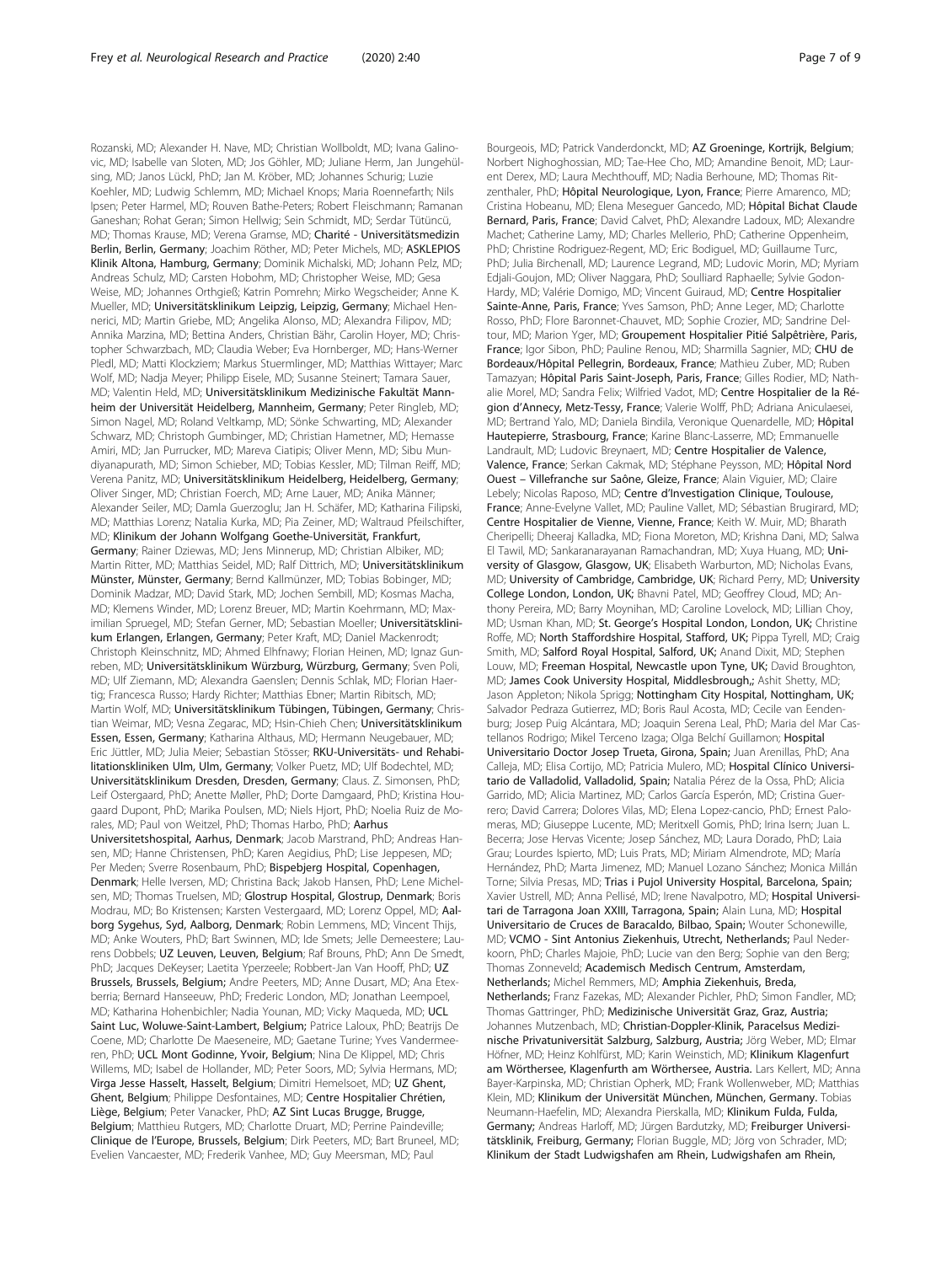<span id="page-7-0"></span>Germany; Rainer Kollmar, MD; Josef Schill, MD; Anna-Mareike Löbbe; Klinikum Darmstadt, Darmstadt, Germany; Thierry Moulin, PhD; Benjamin Bouamra; Louise Bonnet, MD; Hôpital Jean Minjoz, Besançon, France; Emmanuel Touzé, PhD; Anne-Laure Bonnet, MD; Emmanuel Touze, PhD; Julien Cogez, MD; Lin Li, MD; Sophie Guettier, MD; CHU de Caen, Caen, France; Arindam Kar, MD; Aravinth Sivagnanaratham; Olivia Geraghty, MD; Urszula Bojaryn; Charing Cross Hospital London, London, UK; Arumugam Nallasivan, MD; Countess Of Chester Hospital, Chester, UK; Miguel Blanco Gonzales, MD; Manuel Rodríguez-Yáñez, PhD; Hospital Clínico Universitario, Universidad de Santiago de Compostela, Santiago, Spain; Jose Tembl; David Gorriz; Hospital Universitario y Politécnico de La Fe de Valencia, Valencia, Spain; Stefan Oberndorfer, MD; Elisabeth Prohaska, MD; Universitätsklinikum St. Pölten, St. Pölten, Austria.

#### Role of funder / sponsor

The European Union Seventh Framework Program [FP7/2007–2013] had no role in the design and conduct of the study; collection, management, analysis, and interpretation of the data; preparation, review, or approval of the manuscript; and decision to submit the manuscript for publication.

#### Authors' contributions

Benedikt M. Frey had full access to all data in the study and takes responsibility for the integrity of the data and the accuracy of the data analysis. Benedikt M. Frey, Florent Boutitie and Götz Thomalla conducted the data analysis. The author(s) read and approved the final manuscript.

#### Funding

WAKE-UP received funding from the European Union Seventh Framework Program [FP7/2007–2013] under grant agreement n°278276 (WAKE-UP).

#### Availability of data and materials

Due to the nature of this research, participants of this study did not agree for their data to be shared publicly, so supporting data is not available.

#### Ethics approval and consent to participate

All patients or their legal representatives provided written informed consent according to national and local regulations and the competent authorities for each study site and the corresponding ethics committee approved the trial.

#### Consent for publication

All patients or their legal representatives provided written informed consent according to national and local regulations.

#### Competing interests

EB reports grants from the German Parkinson Society and ACTELION Pharmaceuticals Deutschland GmbH, outside the submitted work. FB reports grants from University Medical Center Hamburg-Eppendorf during the conduct of the study. ME reports grants from Bayer and fees paid to the Charité from Bayer, Boehringer Ingelheim, BMS/Pfizer, Daiichi Sankyo, Amgen, GlaxoSmithKlineGSK, Sanofi, Covidien, Ever, Novartis, all outside the submitted work. JBF reports personal fees from Bioclinica, Artemida, Cerevast, and Nicolab outside the submitted work. TM reports grants from DFG, BMBF, the Schilling Foundation, Merck-Serono and Grifols, outside the submitted work. VT reports personal fees and non-financial support from Boehringer Ingelheim, Pfizer/BMS, Bayer, Sygnis, Amgen and Allergan outside the submitted work. KWM reports personal fees and non-financial support from Boehringer Ingelheim outside the submitted work. CZS reports grants from Novo Nordisk Foundation and personal fees from Bayer outside the submitted work. CG reports personal.

fees from AMGEN, Bayer Vital, BMS, Boehringer Ingelheim, Sanofi Aventis, Abbott, and Prediction Biosciences outside the submitted work. GT reports personal fees from Acandis, Boehringer Ingelheim, BMS/Pfizer, Stryker, Portola, Daiichi Sankyo, grants and personal fees from Bayer, grants from Corona Foundation, German Innovation Fonds and Else Kroener Fresenius Foundation outside the submitted work. All remaining authors declare no competing interests.

#### Author details

<sup>1</sup> Klinik und Poliklinik für Neurologie, Kopf- und Neurozentrum, University Medical Center Hamburg-Eppendorf, Martinistr. 52, 20246 Hamburg,

Germany. <sup>2</sup>Hospices Civils de Lyon, Service de Biostatistique, F-69003 Lyon, France.<sup>3</sup>Université Lyon 1, F-69100 Villeurbanne, France. <sup>4</sup>CNRS, UMR 5558 Laboratoire de Biométrie et Biologie Evolutive, Equipe Biostatistique-Santé, F-69100 Villeurbanne, France. <sup>5</sup>Department of Stroke Medicine, Université Claude Bernard Lyon 1, CREATIS CNRS UMR 5220-INSERM U1206, INSA-Lyon, Hospices Civils de Lyon, Lyon, France. <sup>6</sup>Centrum für Schlaganfallforschung Berlin (CSB, Charité - Universitätsmedizin Berlin, Campus Mitte, Charitéplatz 1, 10117 Berlin, Germany. <sup>7</sup>Neurologie der Rehaklinik Medical Park Humboldtmühle, An der Mühle 2-9, 13507 Berlin, Germany. <sup>8</sup>Klinik und Hochschulambulanz für Neurologie, Charité-Universitätsmedizin Berlin, Campus Mitte, Charitéplatz 1, 10117 Berlin, Germany. <sup>9</sup>Department of Diagnostic and Interventional Neuroradiology, University Medical Center Hamburg-Eppendorf, Martinistr. 52, 20246 Hamburg, Germany. <sup>10</sup>Robertson Centre for Biostatistics, University of Glasgow, University Avenue, Glasgow G12 8QQ, UK. 11Department of Radiology, Institut de Diagnostic per la Image (IDI), Hospital Dr Josep Trueta, Institut d'Investigació Biomèdica de Girona (IDIBGI), Parc Hospitalari Martí i Julià de Salt - Edifici M2, 17190 Salt, Girona, Spain. 12Department of Neurology, University Hospitals Leuven, Herestraat 49, 3000 Leuven, Belgium. <sup>13</sup>Department of Neurosciences, Experimental Neurology, KU Leuven – University of Leuven, Oude Markt 13, bus 5005, 3000 Leuven, Belgium. 14VIB, Center for Brain & Disease Research, Laboratory of Neurobiology, Campus Gasthuisberg, Herestraat 49, bus 602, 3000 Leuven, Belgium. 15Florey Institute of Neuroscience and Mental Health, University of Melbourne, 245 Burgundy Street, Heidelberg, VIC 3084, Australia. <sup>16</sup>Department of Neurology, Austin Health, 145 Studley Road, Heidelberg, VIC 3084, Australia. <sup>17</sup>Institute of Neuroscience & Psychology, University of Glasgow, University Avenue, Glasgow G12 8QQ, UK. <sup>18</sup>Department of Neurology, Aarhus University Hospital, 8200 Aarhus N, Denmark.

#### Received: 11 June 2020 Accepted: 1 September 2020 Published online: 20 November 2020

#### References

- 1. Diedler, J., Ahmed, N., Sykora, M., Uyttenboogaart, M., Overgaard, K., Luijckx, G. J., … Ringleb, P. (2010). Safety of intravenous thrombolysis for acute ischemic stroke in patients receiving antiplatelet therapy at stroke onset. Stroke, 41(2), 288–294. [https://doi.org/10.1161/STROKEAHA.109.559724.](https://doi.org/10.1161/STROKEAHA.109.559724)
- 2. Dowlatshahi, D., Hakim, A., Fang, J., Sharma, M., & Investigators of the Registry of the Canadian Stroke Network (2009). Pre admission antithrombotics are associated with improved outcomes following ischaemic stroke: a cohort from the registry of the Canadian stroke network. International Journal of Stroke : Official Journal of the International Stroke Society, 4(5), 328–334. [https://doi.org/10.1111/j.1747-4949.2009.00331.x.](https://doi.org/10.1111/j.1747-4949.2009.00331.x)
- 3. Goldstein, L. B., Samsa, G. P., Matchar, D. B., & Horner, R. D. (2004). Charlson index comorbidity adjustment for ischemic stroke outcome studies. Stroke, 35(8), 1941–1945. <https://doi.org/10.1161/01.STR.0000135225.80898.1c>.
- 4. Luo, S., Zhuang, M., Zeng, W., & Tao, J. (2016). Intravenous thrombolysis for acute ischemic stroke in patients receiving antiplatelet therapy: a systematic review and meta-analysis of 19 studies. Journal of the American Heart Association, 5(5), e003242. <https://doi.org/10.1161/JAHA.116.003242>.
- 5. Malhotra, K., Katsanos, A. H., Goyal, N., Ahmed, N., Strbian, D., Palaiodimou, L. , … Tsivgoulis, G. (2020). Safety and efficacy of dual antiplatelet pretreatment in patients with ischemic stroke treated with IV thrombolysis: a systematic review and meta-analysis. Neurology, 94(7), e657–e666. [https://](https://doi.org/10.1212/WNL.0000000000008961) [doi.org/10.1212/WNL.0000000000008961.](https://doi.org/10.1212/WNL.0000000000008961)
- Mazya, M., Egido, J. A., Ford, G. A., Lees, K. R., Mikulik, R., Toni, D., ... Ahmed, N. (2012). Predicting the risk of symptomatic intracerebral hemorrhage in ischemic stroke treated with intravenous Alteplase. Stroke, 43(6), 1524–1531. <https://doi.org/10.1161/STROKEAHA.111.644815>.
- 7. Pan, X., Zhu, Y., Zheng, D., Liu, Y., Yu, F., & Yang, J. (2015). Prior antiplatelet agent use and outcomes after intravenous thrombolysis with recombinant tissue plasminogen activator in acute ischemic stroke: a meta-analysis of cohort studies and randomized controlled trials. International Journal of Stroke : Official Journal of the International Stroke Society, 10(3), 317–323. [https://doi.org/10.1111/ijs.12431.](https://doi.org/10.1111/ijs.12431)
- 8. Park, J.-M., Kang, K., Cho, Y.-J., Hong, K.-S., Lee, K. B., Park, T. H., … Bae, H.-J. (2016). Comparative effectiveness of prestroke aspirin on stroke severity and outcome. Annals of Neurology, 79(4), 560–568. [https://doi.org/10.1002/ana.](https://doi.org/10.1002/ana.24602) [24602.](https://doi.org/10.1002/ana.24602)
- 9. Powers, W. J., Rabinstein, A. A., Ackerson, T., Adeoye, O. M., Bambakidis, N. C., Becker, K., … Tirschwell, D. L. (2019). Guidelines for the early management